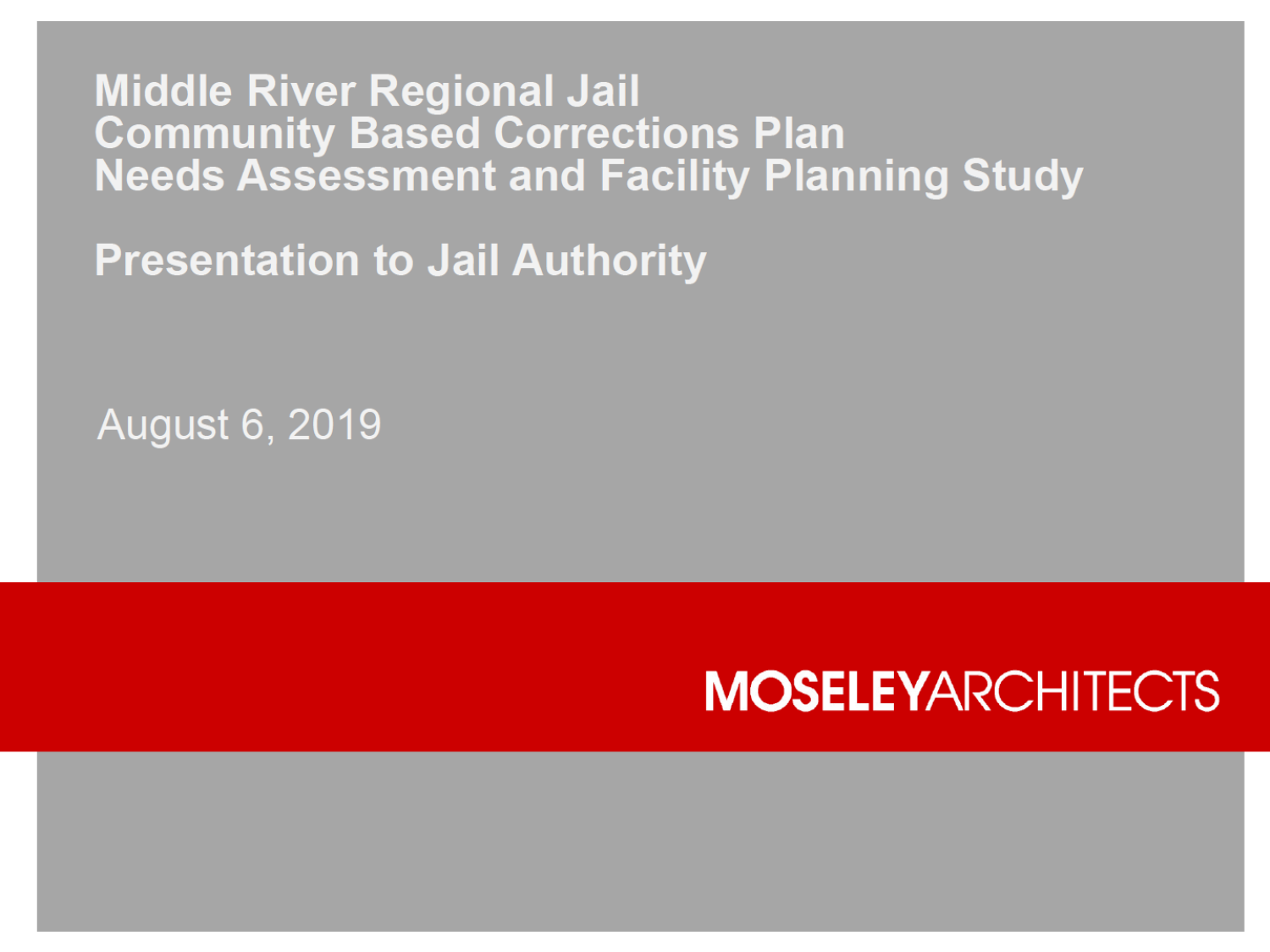## Facility Overview

### **Background**

- Original DOC rated capacity of MRRJ = 396
- Original DOC rated capacity of Rockingham-Harrisonburg = 208
- Core space added for 50% expansion
- Recent inmate population = 854
- Populations have previously been above 1,000
- RFP envisioned 400 Community Custody beds
- Original Plan included approximately 30 beds for Community Custody, including Weekenders

### **Current Bed Configuration (1,001 beds)**

- 375 beds in General Population Dormitory housing
- 552 beds in General Population Cell Block housing
- 29 beds in Holding (Booking/Intake)
- 7 medical beds
- 38 beds in Segregation housing

Dormitory housing and cell blocks being used for CC and work force

Approximately 130 inmates in the community working and 50 inmates on workforce assignments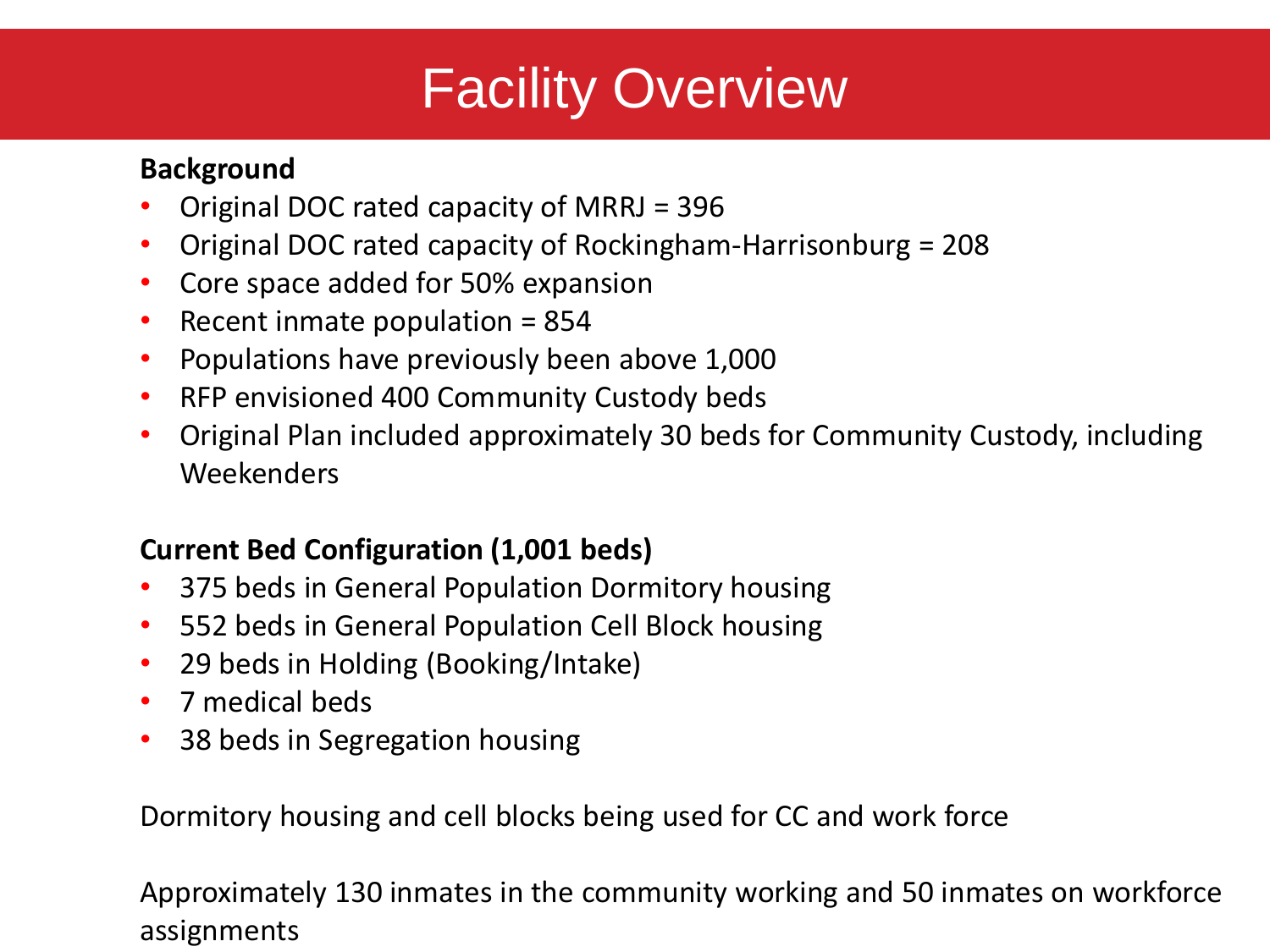## Preliminary Planning Forecast

The total inmate population consists of detainees from member localities and detainees confined at the jail on behalf of other local jails (contract beds).

- The total inmate population at MRRJ increased from 628 in FY-07, to 928 in FY-19 an increase of 300 inmates (48% growth).
- On average, the inmate population at MRRJ increased by 25 per year between 2007- 2019 – an average increase of 4.2% each year.
- Over the past four fiscal years, the total population increased from an average of 744 inmates in FY-16, to an average of 928 in FY-19 – an increase of 184 inmates (24.7%) and 8.5% per year.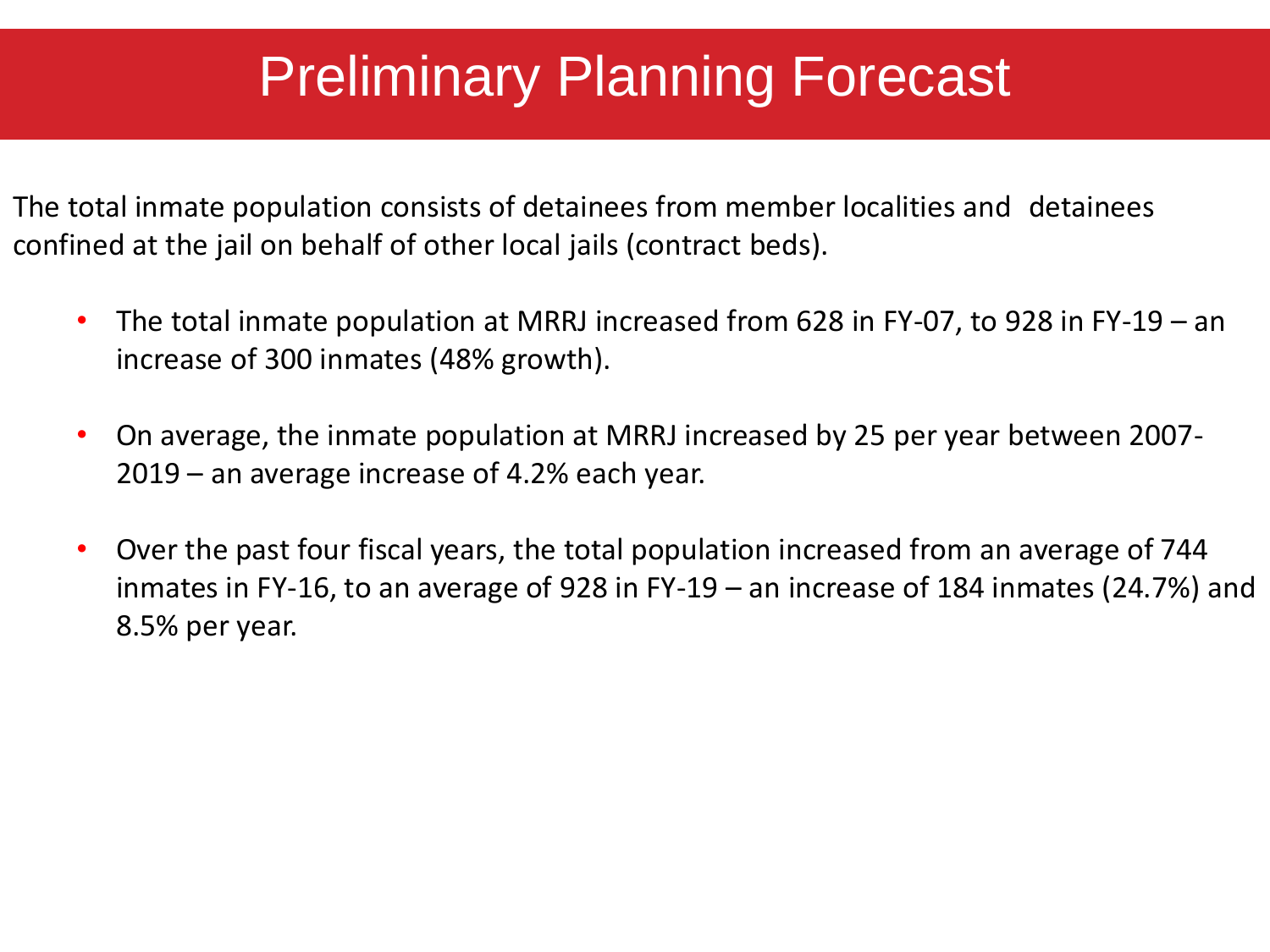## **Preliminary Planning Forecast**

#### **Middle River Regional Jail**

#### **Forecast of MRRJ Total Population Assuming**

#### Assuming Rockingham-Harrisonburg Jail Holds 300 Inmates

|            |        |       |       | <b>Fiscal Year</b> |       |       |       |       |
|------------|--------|-------|-------|--------------------|-------|-------|-------|-------|
|            | 2022   | 2023  | 2024  | 2025               | 2026  | 2027  | 2028  | 2029  |
| Jul        | 935    | 976   | 1,021 | 1,065              | 1,110 | 1,155 | 1,199 | 1,244 |
| Aug        | 942    | 984   | 1,029 | 1,073              | 1,118 | 1,162 | 1,207 | 1,251 |
| Sep        | 950    | 991   | 1,036 | 1,080              | 1,125 | 1,170 | 1,214 | 1,259 |
| Oct        | 953    | 995   | 1,039 | 1,084              | 1,129 | 1,173 | 1,218 | 1,262 |
| <b>Nov</b> | 953    | 994   | 1,039 | 1,084              | 1,128 | 1,173 | 1,218 | 1,262 |
| Dec        | 945    | 985   | 1,031 | 1,075              | 1,120 | 1,164 | 1,209 | 1,254 |
| Jan        | 951    | 991   | 1,037 | 1,081              | 1,126 | 1,171 | 1,215 | 1,260 |
| Feb        | 962    | 1,003 | 1,048 | 1,092              | 1,137 | 1,182 | 1,226 | 1,271 |
| Mar        | 970    | 1,012 | 1,057 | 1,102              | 1,146 | 1,191 | 1,236 | 1,280 |
| Apr        | 973    | 1,016 | 1,060 | 1,105              | 1,149 | 1,194 | 1,239 | 1,283 |
| May        | 971    | 1,015 | 1,059 | 1,104              | 1,149 | 1,193 | 1,238 | 1,282 |
| Jun        | 966    | 1,011 | 1,056 | 1,100              | 1,145 | 1,189 | 1,234 | 1,278 |
| Average    | 956    | 998   | 1,043 | 1,087              | 1,132 | 1,176 | 1,221 | 1,266 |
| Minimum    | 935    | 976   | 1,021 | 1,065              | 1,110 | 1,155 | 1,199 | 1,244 |
| Maximum    | 973    | 1,016 | 1,060 | 1,105              | 1,149 | 1,194 | 1,239 | 1,283 |
| Change     |        |       |       |                    |       |       |       |       |
| Percent    | $\sim$ | 4.4%  | 4.5%  | 4.3%               | 4.1%  | 3.9%  | 3.8%  | 3.6%  |
| Number     | $\sim$ | 42    | 45    | 44                 | 45    | 45    | 45    | 44    |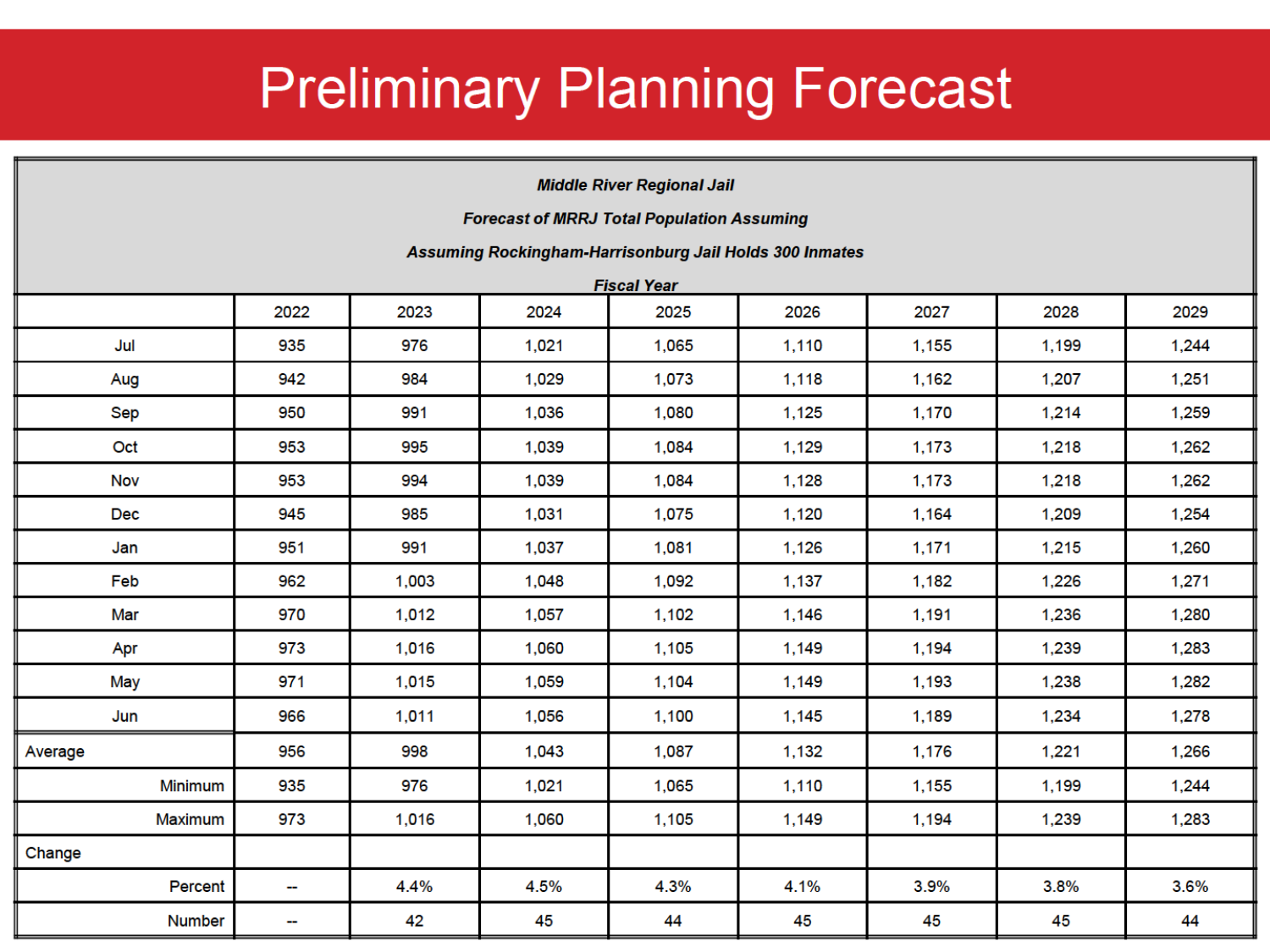### Project Schedule

### **Project Planning, Design, and Construction Schedule**

| Prepare/Submit CBCP Needs Assessment & Planning Study                  | December 31, 2019     |
|------------------------------------------------------------------------|-----------------------|
| Authority meetings about project and approval of project               | January - April, 2020 |
| Resolution from Authority members to BOC                               | May 1, 2020           |
| Board of Corrections Approval CBCP Needs Assessment                    | May, 2020             |
| Board of Corrections Approval of CBCP Planning Study                   | July – August, 2020   |
| Application to Treasury Board for bonds for reimbursement              | June, 2020            |
| DOC submits to Department of Planning and Budget                       | Sept - Oct, 2020      |
| Receive Governor approval for funding and inclusion in the budget bill | December 1, 2020      |
| Receive Legislative approval (Legislative session)                     | June, 2021            |